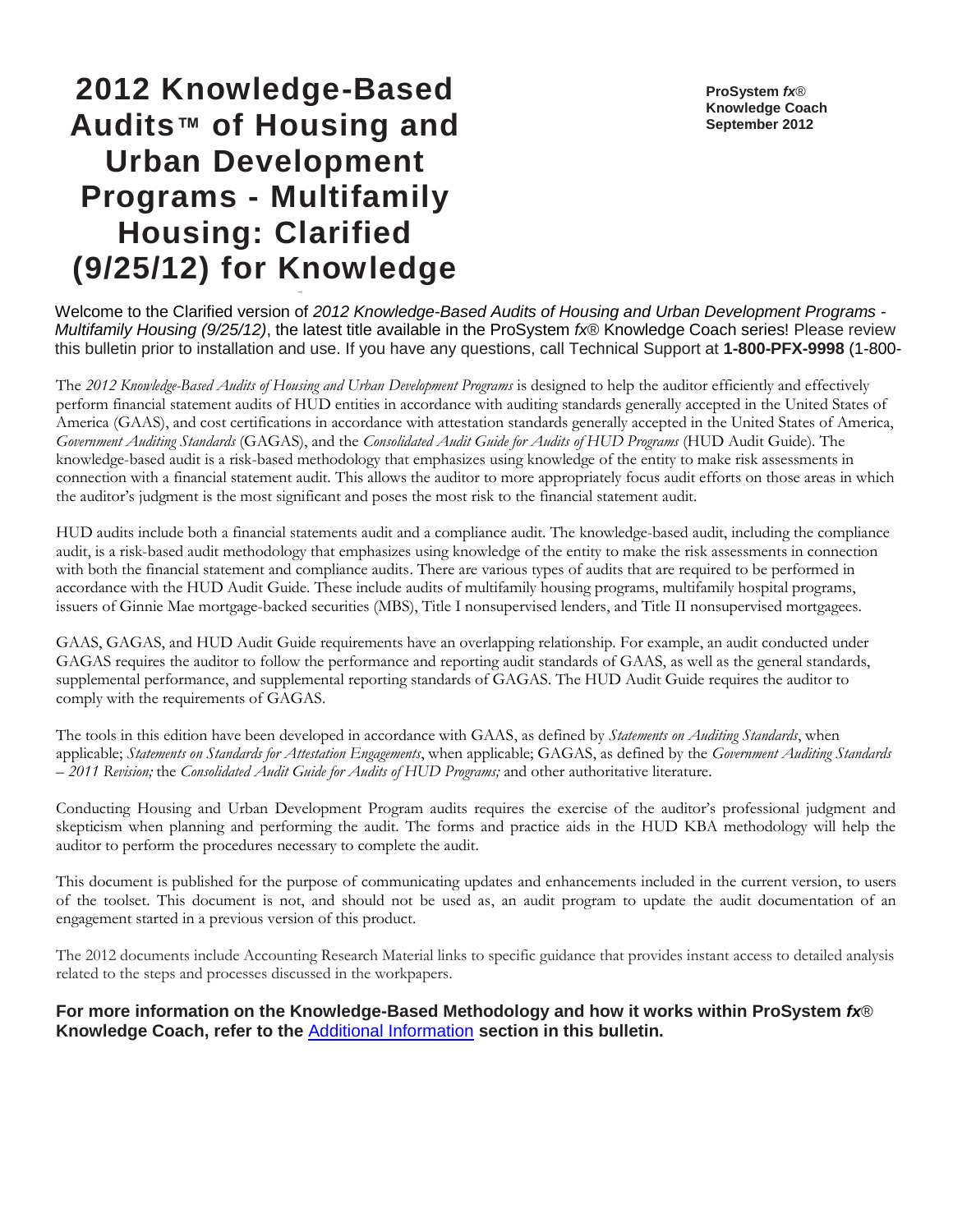# **WORKPAPER NOTES**

Engagement 6.11 and Knowledge Coach 1.11 are required to use *2012 Knowledge-Based Audits of Housing and Urban Development Programs - Multifamily Housing*. For more information on Engagement 6.11 and Knowledge Coach 1.11, review the Release Notes and associated Knowledge Base article at the following link: [http://support.cch.com/updates/KnowledgeCoach/.](http://support.cch.com/updates/KnowledgeCoach/)

You must also install the Engagement 6.11\_Knowledge Coach 1.11 October Update before you download and install this Knowledge Coach title. For Knowledge Coach 1.11, this update fixes issues that occurred when copying Knowledge Coach workpapers from a binder located in one bin into a binder located in another bin. It also fixes an issue where certain binders created in an Engagement version prior to 6.8 will not retain all selected answers when updating to the new clarified title versions. Engagement 6.11\_Knowledge Coach 1.11 October Update is available at :<http://support.cch.com/updates/Engagement>

The *2012 Knowledge-Based Audits of Housing and Urban Development Programs* has been updated to help auditors conduct audit engagements in accordance with the new clarified and redrafted auditing standards resulting from the ASB's Clarity Project and pending auditing standards and guidance, including the requirements of SASs 122, 123, 124, 125, and 126 (AU-C 570, *The Auditor's Consideration of an Entity's Ability to Continue as a Going Concern*)*,* and Accounting Standards Update (ASU) 2011-12, *Comprehensive Income (Topic 220)* – *Deferral of the Effective Date for Amendments to the Presentation of Reclassifications of Items Out of Accumulated Other Comprehensive Income in Accounting Standards Update No. 2011-05*.

The 2012 tools include links to specific guidance that provides instant access to detailed analysis related to the steps and processes discussed in the workpapers. Also included is a financial statement disclosures checklist that provides a centralized resource of the current required and recommended GAAP disclosures and key presentation items, using the style referencing under the FASB Accounting Standards Codification™.

In addition, where applicable, the forms, practice aids, tips, and examples throughout take into account**:**

- Accounting Standards Update (ASU) No. 2012-02, *Intangibles Goodwill and Other* (Topic 350)
- AICPA Statement on Quality Control Standards No. 8, *A Firm's System of Quality Control (Redrafted)*
- FASB Accounting Standards Codification as of June 30, 2012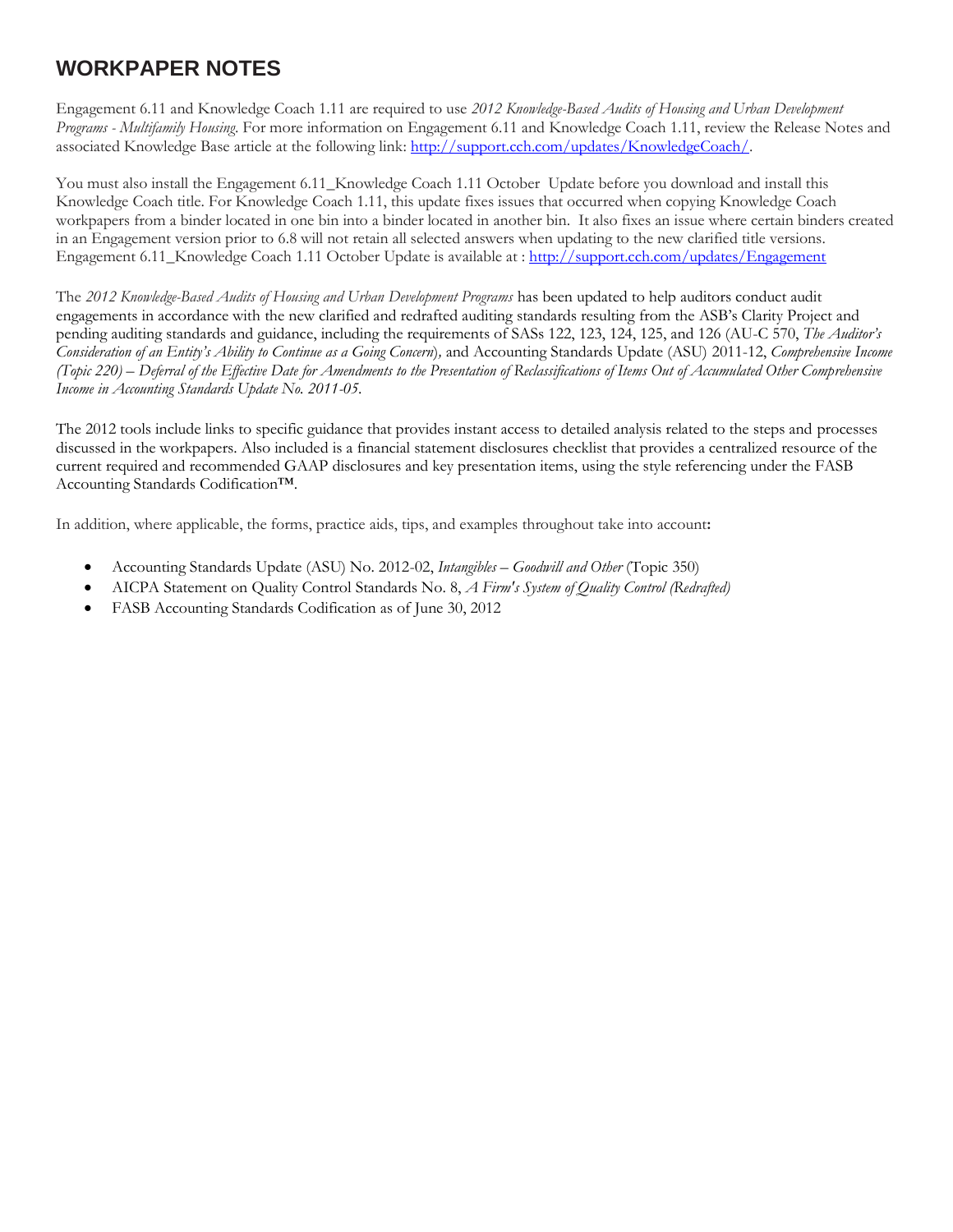# <span id="page-2-0"></span>**Additional Information on Knowledge Coach and the KBA Methodology**

**Knowledge-Based™ Methodology** allows the results of one set of procedures to become the input for the next. The key components of the KBA methodology include:

- An **Overview** that guides auditors through the methodology.
- Customizable **Audit Programs** that take auditors through related steps and procedures.
- **Practice Aids** to help auditors complete steps or processes outlined in the Knowledge-Based Audit documents and Audit Programs.
- **Auditor's Reports** that provide a variety of sample auditor's opinions on audited financial statements.
- **Correspondence** documents that provide sample letters to be used to comply with the requirements of GAAS, GAGAS, and the HUD Audit Guide and may also be used in many other common situations.
- **Knowledge-Based Audit** documents, integral to the risk assessment and overall audit processes, which contain steps and procedures required by GAAS, GAGAS, and the HUD Audit Guide.

**The AICPA's Auditing Standards Board's (ASB) Risk Assessment and Clarified Standards -** The practice aids and tools in the *2012 Knowledge-Based Audits of Housing and Urban Development Programs* are designed around the AICPA's risk

assessment and clarified standards to assist auditors by:

- Facilitating compliance, where applicable, with GAAS, GAGAS, and the HUD Audit Guide.
- Providing a detailed discussion of how to identify and select internal controls for testing, including a comprehensive example of a process narrative, identification of controls, and selection of subset of controls for testing.
- Encouraging more effective audits through tailored audit programs and comprehensive practice aids.
- Helping auditors to focus on and respond to identified audit risks.
- Enhancing audit documentation.

# **ProSystem** *fx***® Knowledge Coach**

**ProSystem** *fx***® Knowledge Coach** functionality allows auditors to use the Knowledge-Based Audit methodology more efficiently by eliminating the need for duplicate entry of the same information, tailoring audit documentation to each particular engagement, and documenting the link between risks identified and procedures performed. **AUD-100 Tailoring Question Workpaper** is a document in Knowledge Coach that presents engagement-level questions designed to aid in tailoring the engagement documentation to fit each client. Completing the questions helps the auditor avoid duplication and unnecessary workpapers.

Before you begin your audit, please review the guidance in **AUD-103 Overall Audit Program**. This workpaper is intended to be your road map through a Knowledge-Based Audit methodology. You should start your audit with **AUD-100 Tailoring Question Workpaper** and **AUD-103 Overall Audit Program**.

**Risks** can be captured via the Risk Summary task pane from any Knowledge Coach workpaper by the current editor of **KBA-502 Summary of Risk Assessments** or **KBA-5023 Summary of Risk Assessments of Noncompliance**. This allows the user to continuously assess risks during the engagement. Several workpapers prompt the consideration of the presence of risks, but the Risk Summary task pane must be used to document those risks. All documented risks flow to the Risk Summary. To ensure risks show in findings tables, make sure to check the "workpaper identified in" field of the Risk Summary task pane.

**Information Flow** helps cut down on the time spent duplicating information across forms. In addition, the flow of consistent information ensures that information and updates to information are not missed between workpapers. Drill-down functionality helps the user navigate quickly to the source of the information, aiding in the review of the audit file.

**Diagnostics** help you keep track of unresolved issues like unanswered questions, incomplete risks, program steps not linked to risks or relevant assertions, missing workpaper, and more. Diagnostics now show when a form table has not been answered (i.e. tables in **KBA-101 Overall Audit Strategy** that are added by the tailoring questions in **AUD-100 Tailoring Question Workpaper**).

**Links to Accounting Research Manager (ARM) -** If you subscribe to an ARM library that includes audit content, you can now link directly to source material from Resources within Knowledge Tools documents. These links have been updated to reference the accounting standards under the FASB Accounting Standards Codification<sup>TM</sup>.

**Interpretive Guidance** is integrated into each Knowledge Coach template through the Tips view of each new task pane. Informational features include Practice Points, Examples, Optional Workpapers, and Resources to help auditors work more effectively and efficiently. We have also added the ability to navigate from Resources within a document or the tip pane directly to CCH's ARM and industry audit guides by simply clicking on the ARM reference.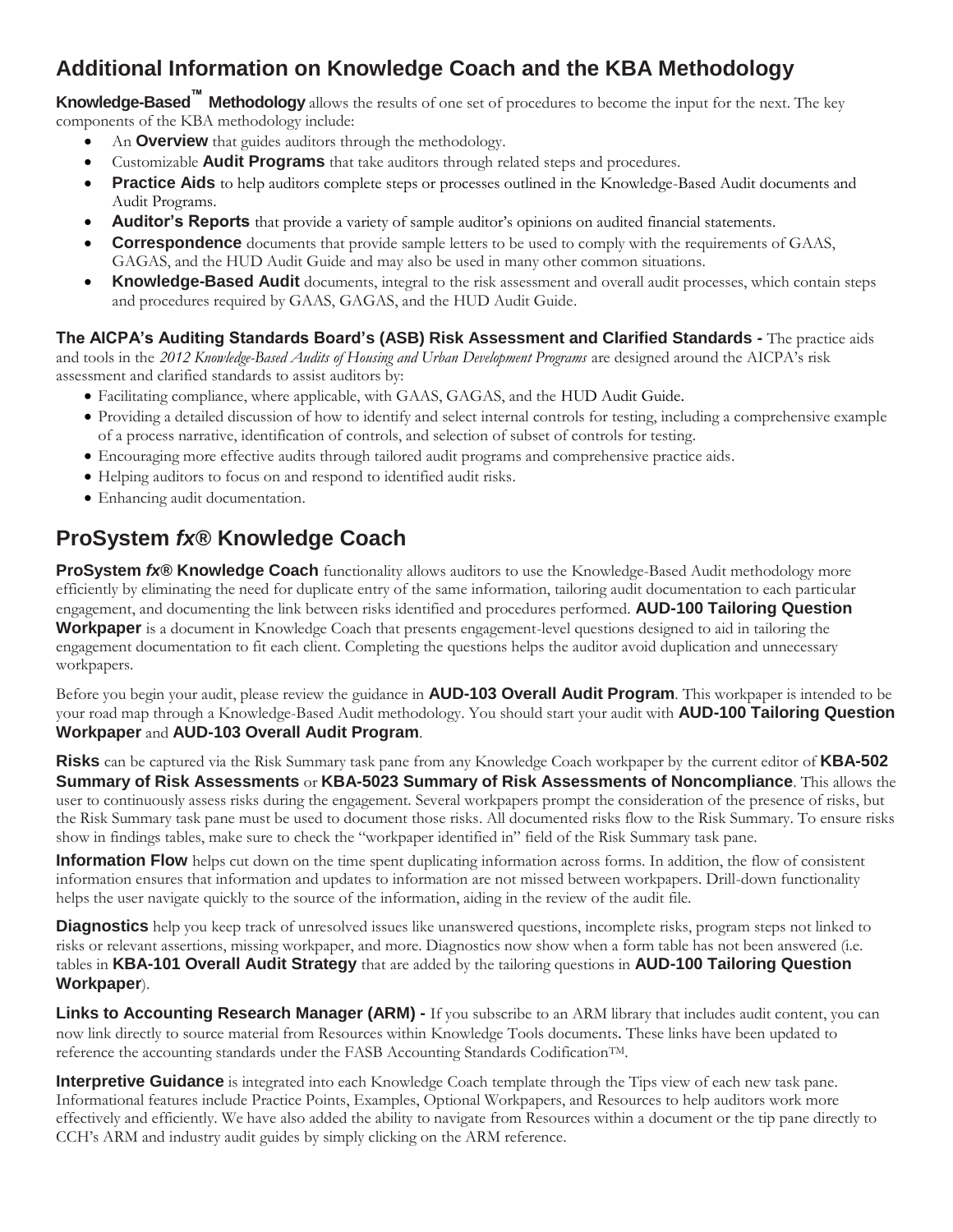#### **Important Notes**

- Make sure to save changes to workpapers before closing the workpaper or the binder to ensure data is correctly updated.
- If your current editor Knowledge Coach MS Word workpapers become read-only or crash, please do the following:
- Keep the binder with the affected workpapers open.
	- o Contact Customer Service at **1-800-PFX-9998** (1-800-739-9998), **option 4** to obtain a repair utility.
- Knowledge Coach cannot be used within the Shared File Room (SFR) feature of Engagement. However, Knowledge Coach workpapers can be shared across team members through check in, check out, workpaper assignment, synching to the central file room, and through peer-to-peer synch in the same way that other Engagement workpapers are shared.

### **System Requirements**

- This title MUST be used with ProSystem *fx*® Engagement version 6.11 or higher. If you are upgrading from ProSystem *fx*® Engagement 6.0, 6.1, 6.1.2, 6.5, or 6.8, please contact Technical Support at **1-800-PFX-9998** (1-800-739-9998), **option 4** for detailed instructions.
- Additional requirements include Microsoft Office 2007, Microsoft Office 2003 Primary Interop Assemblies (PIA) and Visual Studios 2005 Tools for Office Second Edition Runtime (VSTOR).
- A minimum of 4GB of RAM is required for optimal performance when opening and navigating through ProSystem *fx*® Knowledge Coach documents.

## **Download Instructions**

There are two separate content packages for this Knowledge Coach title. The two packages are listed below. All of these packages only require one license to be assigned to the user in the Admin Module. Please see the Installation Instructions section below for more information.

- 2012 Knowledge-Based HUD Multifamily Housing Compliance (9/25/2012)
- 2012 Knowledge-Based HUD Multifamily Housing Financial Statement (9/25/2012)

Download these titles from the ProSystem *fx*® Knowledge Coach Updates section of the ProSystem *fx*® Engagement Support Web site at the following URL[: http://support.cch.com/updates/KnowledgeCoach.](http://support.cch.com/updates/KnowledgeCoach) Select the **Download file** link next to the **2012 Knowledge-Based HUD Multifamily Housing - Compliance (9/25/2012)**, or **2012 Knowledge-Based HUD Multifamily Housing - Financial Statement (9/25/2012)**. On some occasions, the content package file (.KCP) has downloaded with the extension changed to .ZIP. If this occurs, please change the extension of the downloaded file to KCP using all capital letters.

The following 2012 Knowledge-Based HUD Multifamily Housing - Compliance (9/25/2012), or 2012 Knowledge-Based HUD Multifamily Housing - Financial Statement (9/25/2012).KCP download is a proprietary file that must be installed from within Engagement. Save this KCP file to a location on your local drive, extract it, and follow the Installation Instructions included in this Release Bulletin.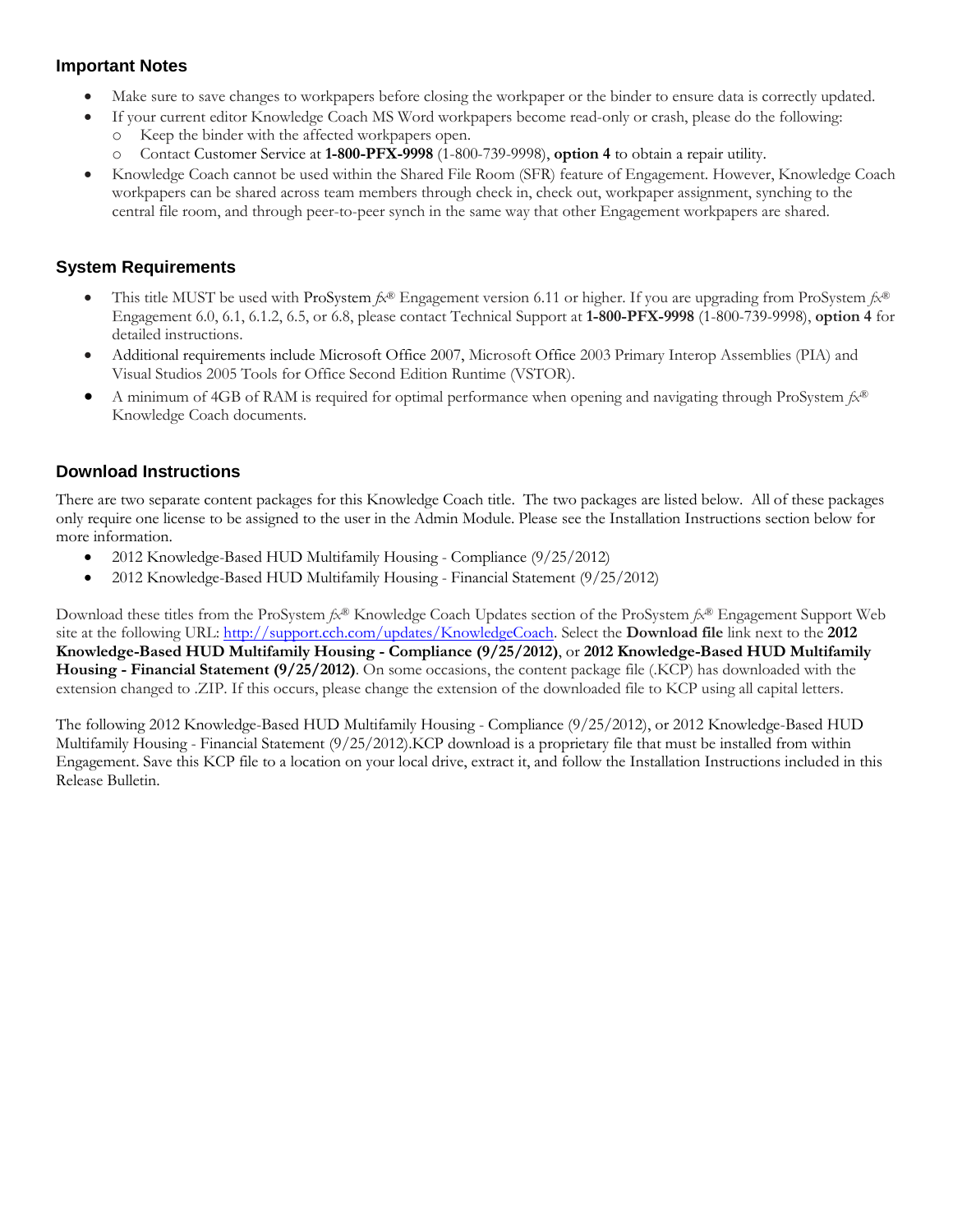#### **Installation Instructions**

Once you have downloaded your Knowledge Coach title, you will need to add it to the list of titles within ProSystem *fx*® Engagement. The only additional system requirement is approximately 75MB of disk space to store your Knowledge Coach program content files. Please refer to the ProSystem *fx*® Engagement with Knowledge Coach Release Notes for any other system requirements.

After downloading the applicable HUD title, do the following:

- 1. Launch the ProSystem *fx*® Engagement Workpaper Management application so that the Local File Room is displayed. Select **Tools > Knowledge Coach Titles**.
	- The Knowledge Coach Titles window will be displayed.
- 2. Choose **Add Title**.
- 3. Browse to the title package file (\*.KCP) that you previously downloaded and extracted from the ProSystem *fx*® Knowledge Coach Support Web site.
- 4. Choose **Open**.

The system will display a progress indicator while the title package is added. You will receive a message that the title has been successfully installed once the process is complete.

Once the title is added, you must release it, so that other staff members in your firm can use it. You may also wish to "unrelease" previous versions of the title.

To unrelease a title:

- 1. Select a version of the KBA HUD title.
- 2. Choose **Unrelease Title**. The date will be removed from the *Date released* column and staff that do not have the staff group property right to insert unreleased titles will not be able to insert the unreleased title into a binder.

**Note**: You can determine this access in the ProSystem *fx*® Engagement Administration module by selecting a staff group and choosing **File> Properties>Content**. Then select the "Insert Knowledge Coach workpapers from unreleased titles" option.

To release a title:

- 1. Select one of the KBA HUD titles in the list that has been added, but is not yet released.
- 2. Choose **Release Title**. The current date and time will be displayed in the *Date released* column, and the status will change to "Released."

**Note:** You must add and assign a Knowledge Coach module, as well as the Knowledge Tools title license, in the ProSystem *fx*® Engagement Administrator before using the workpapers.

**Important:** Once the *2012 Knowledge-Based Audits of Housing and Urban Development Programs - Multifamily Housing* titles have been added and released, they will be automatically deployed to other staff members when they log into the "Office" location, or when they synchronize a binder that contains Knowledge Coach workpapers from this title.

#### **Online Permission Key**

Permission key files may be downloaded from our Web site a[t http://tax.cchgroup.com](http://tax.cchgroup.com/) or when adding or updating the new licenses within ProSystem *fx*® Engagement with Knowledge Coach version 6.11 or higher. After updating the license file in the ProSystem *fx*® Engagement Admin module, licenses need to be assigned to the staff who will use *2012 Knowledge-Based Audits of Housing and Urban Development Programs - Multifamily Housing*.

If you have not already established a Single Sign-on (SSO) account with Customer Service, we urge you to do so at this time.

Permission keys are no longer generally distributed via floppy diskette. You can choose to continue receiving the diskette by going to [http://tax.cchgroup.com/pfxsupport,](http://tax.cchgroup.com/pfxsupport) clicking the Firm Administration link, and making the appropriate selection (SSO access is required), or by contacting Customer Service at **1-800-PFX-9998** (1-800-739-9998), **option 4**.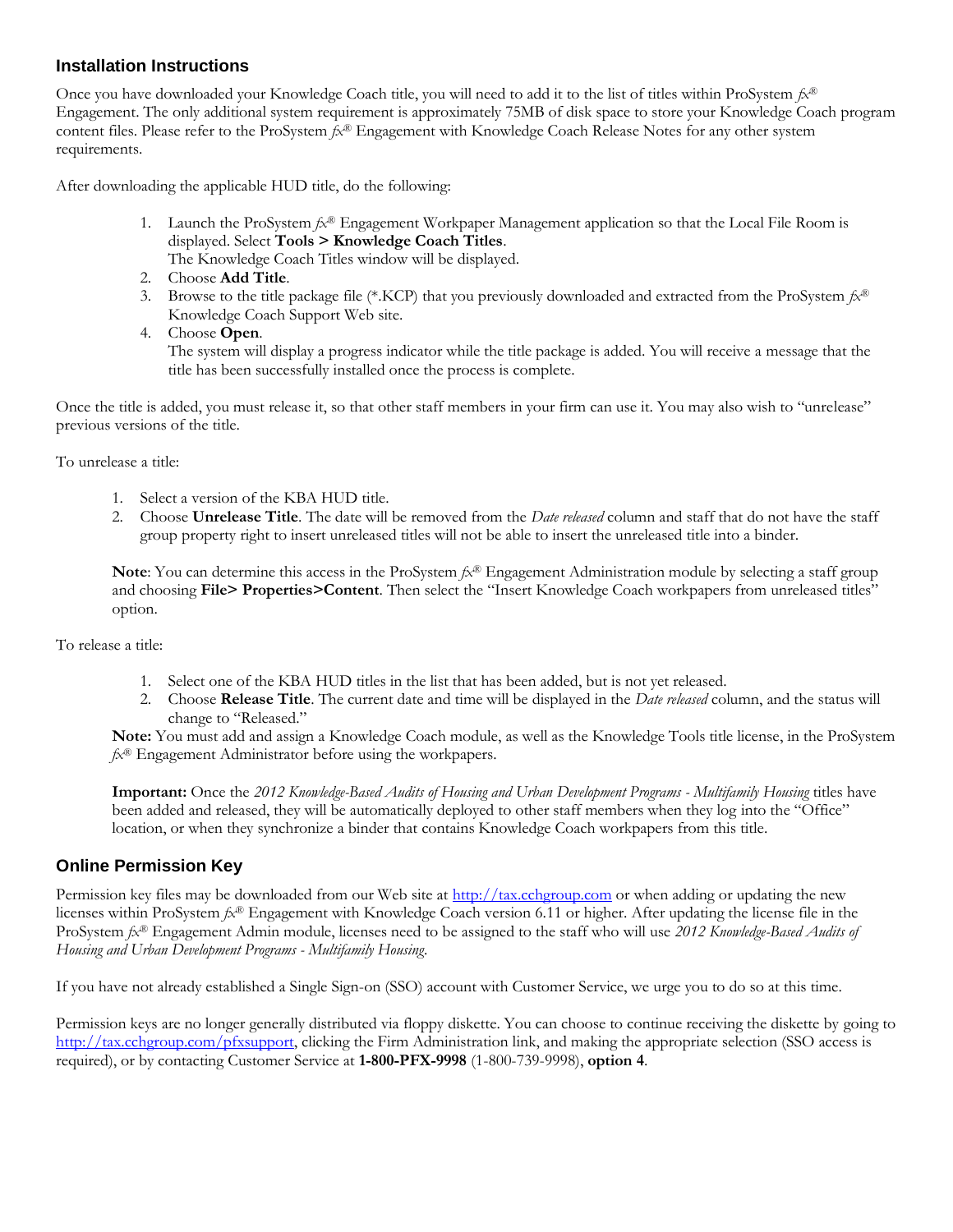## **Accounting Research Manager**

CCH's Accounting Research Manager is the most comprehensive, up-to-date, and objective online database of financial reporting literature. It includes all authoritative and proposed accounting, auditing, and SEC literature, plus independent, expert-written interpretive guidance.

Our Weekly Summary email newsletter highlights the key developments of the week, giving you assurance that you have the most current information. It provides links to new FASB, AICPA, SEC, EITF, and IASB authoritative and proposal-stage literature, plus guidance from financial reporting experts.

Our team of content experts updates the system on a daily basis, so you can stay as current as possible. Additionally, our experts attend critical standard-setting meetings and summarize the results for you, which means you'll learn of newly-released literature and deliberations of current financial reporting projects as soon as they occur! Plus, you'll benefit from their easy-to-understand technical translations. Our expert's interpretations clearly lay out what the rules mean from your perspective.

With Accounting Research Manager, you maximize the efficiency of your research time, while enhancing your results. Learn more about our content, our experts, and how you can request your free trial by visiting [http://www.accountingresearchmanager.com.](http://www.accountingresearchmanager.com/)  You can also access the Accounting Research Manager Web site by selecting the icon in ProSystem  $f_{\mathcal{X}}^{\otimes}$  Engagement from the Guidance tab on the Shortcuts bar in the Binder window.

## **Links to Accounting Research Manager (ARM)**

As indicated above, subscribers to an Accounting Research Manager library that includes source content can link directly to source material from references within Knowledge Coach workpapers. These links have been updated to reference the new Codification released by the FASB and available on ARM. The Codification on ARM is fully integrated with U.S. and international accounting standards, other non-authoritative materials, and industry-leading interpretive guidance.

# **Using Your Knowledge Coach Content**

To use your Knowledge Coach Workpaper templates, open a binder in ProSystem *fx*® Engagement, select the workpaper tab where you would like to insert the workpaper, and select **New Knowledge Coach Workpaper** from the toolbar or File menu. The New Knowledge Coach Workpaper dialog displays (*Figure 1*).

Select the new Knowledge Coach title with the content you would like to use. You can only select titles you have installed. The information displayed changes to reflect the workpaper organization available for the selected title. Select the Knowledge Coach Workpaper templates to insert into your binder and click **OK**. The **Selected Workpaper Properties** dialog displays. Each workpaper name is automatically loaded into the Name field. Add a workpaper index in the Index field and make any Name modifications you desire. You can also modify the tab location or the roll forward settings for each workpaper. Then click **OK**. The integrated Knowledge Coach workpaper is now inserted into your engagement binder. For more information on how to use Knowledge Coach workpapers in your binder, see the Knowledge Coach User Guide.



**Figure 1 – New Knowledge Coach Workpaper**